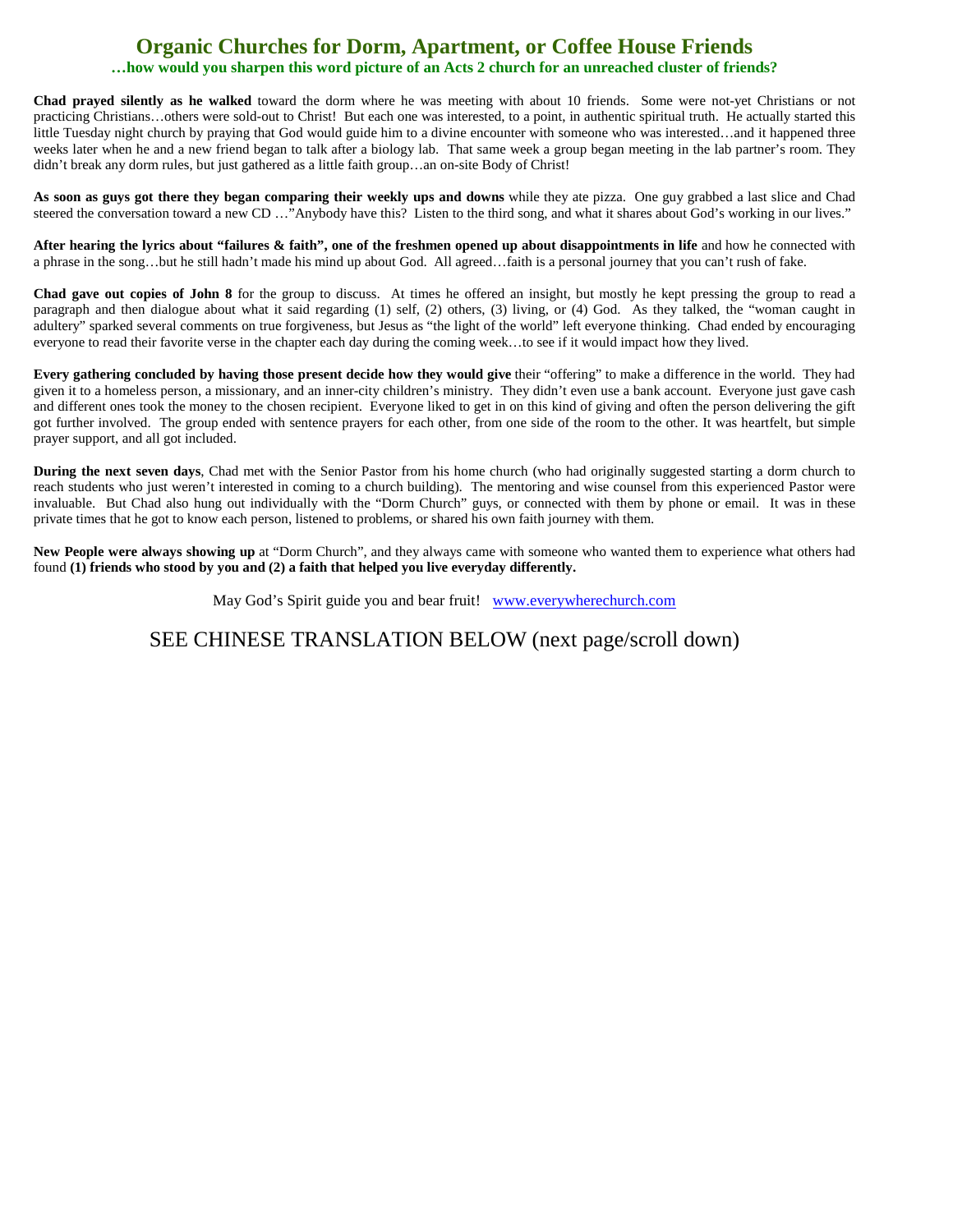## 在宿舍,公寓,或咖啡屋裏的有機教會

你如何為了一群未信的朋友們將使徒行傳第二章的文字圖書尖銳化?

**查德默默禱告著,走向一棟宿舍**,在那兒他要和將近十個朋友會面。有些人還不是基督徒,有些人 是還不上教會的信徒,其他人則是傾向耶穌!可每個人在某種程度上都對正格的靈性真理感到興 趣。他這個小小的周二晚間聚會,是他藉著向神禱告求祂賜給他,能與有興趣的人作神聖的遭遇而 確實開始的。在那三個禮拜以後,當他和一位朋友在生物實驗課後開始談論時,這事就開始了。那 同一星期,一群人就在實驗室伙伴的房間開始聚會。他們沒有破壞任何室規,只是像一群信徒聚集 在一起,一個住宿的基督身體。

他們一到那兒,就一邊比較他們一週來的好壞,一邊吃著披薩餅。一個人正拿走最後一片披薩,查 德就把話題轉到新的唱碟上去。"誰有這個?聽聽第三首,看神怎樣在我們生命中動工。

在聽完有關"失敗和信心"這首歌詞之後,有一個大一學生開口講了對於生命的失望,及他如何與歌詞 中的一句相聯結…可他並沒有對神作決定。大家都同意…信心是個人的心路歷程,不是你能一蹴即 就的。

查德分發約翰福音第八章的拷貝給大家討論。他時而提供內涵,但大多數時間,他要大伙兒念一段 經文,然後大家討論它所說的有關(1)自我(2)別人(3)生命(4)或神的問題。當他們談論"犯奸淫的婦女" 時,引起一些有關真正饒恕的評論,可是耶穌作為"世界的光"讓每個人都陷入了深思。 查德結束時鼓勵大家在未來的一週的每一天,讀這章裏他們最喜愛的經節...看看他們的生命是 否會受影響。

每次聚會都是這樣結束,就是那些參加的人都要決定如何作出"奉獻",去改變世界。他們已經將此" 奉獻"給了一個無家可歸的人,一位宣教士,一個市區內的兒童事工。他們甚至沒有銀行帳戶。每人 拿出現款,不同的人把錢給指定的受益者。每人都樂意捐款,而通常送錢的人都參與得更多。從房 間的一頭到另一頭,大家互相以句子禱告結束聚會。那真是心靈感動,而簡短的禱告扶持,大家都 參與了。

在接下來的七天裏,查德與他的教會主任牧師見面(這位牧師最初建議開辦一個宿舍教會去接觸那 些沒興趣到教堂去的學生)。這位有經驗的牧師給他的帶領和智慧的輔導真是無可衡量。查德也與" 宿舍伙伴"作個別接觸,或者用電話或電郵聯繫。在這些私下的時間裏,他可以瞭解每一個人,聽取 困難,或與他們分享自己的信仰路程。